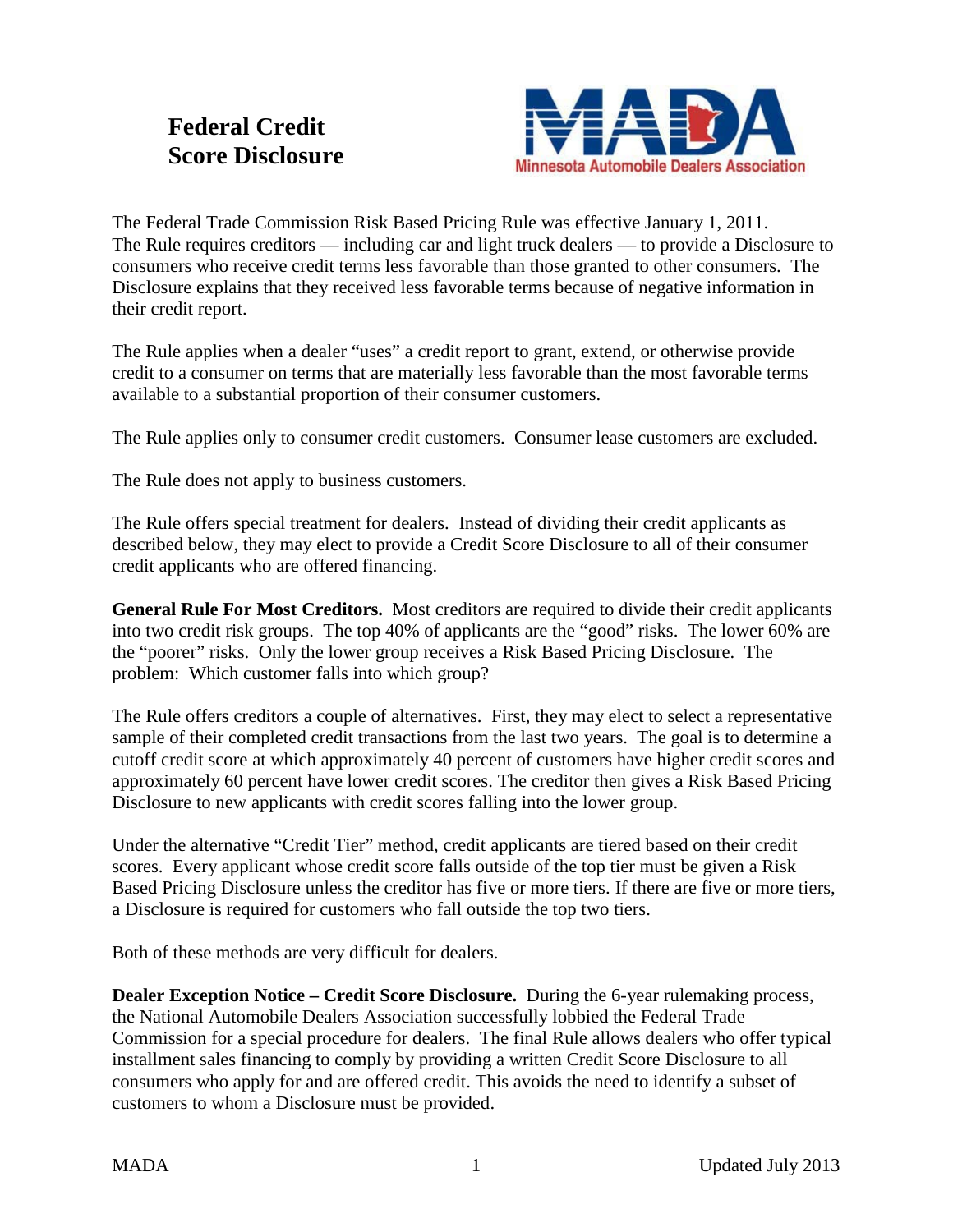The Credit Score Disclosure must include the consumer's credit score along with information to put the score in context. The contextual material must include either a bar graph that breaks down the range of possible credit scores or a clear statement indicating how the consumer's credit score compares to other consumers.

The Credit Score Disclosure also must contain the name of the consumer credit reporting agency or other entity that provided the score, the date the credit score was created, and certain statements intended to educate the consumer about credit reports, credit scores and how the consumer may obtain the free annual credit report to which all consumers are entitled.

**Preparing the Credit Score Disclosure.** The Rule sets out a model form. However, because of the contextual disclosures that must be provided along with the credit score, the only practical way to prepare it is through software or forms provided by a dealer's credit report provider.

## **Q & A**

1. Which dealers have to concern themselves with this Rule?

All dealers who accept credit applications and sell vehicles to consumers using a retail installment sales contract.

2. We're a heavy duty truck dealer. Do we have to comply?

No, the Rule does not apply to commercial transactions.

3. Will most dealers who use credit reports take advantage of the Credit Score Disclosure alternative instead of dividing their credit customers into two groups and providing the "lower" 60% a notice?

Yes. We believe all dealers will adopt the Credit Score Disclosure method.

4. What does the Credit Score Disclosure look like?

[Here's a link to the Model Form](https://www.law.cornell.edu/cfr/text/12/appendix-H_to_part_222) suggested by the Federal Trade Commission. In practice, the disclosure form will need to be individually tailored for each customer.

5. Can we order Credit Score Disclosure forms from MADA?

No. Because the form must be individually tailored, you'll have to work with your vendor – DealerTrack, RouteOne, etc. They are prepared to generate the Credit Score Disclosure form that you need.

6. We routinely pull bureaus. We can print off the Credit Score Disclosure from DealerTrack. Who gets Disclosure and when?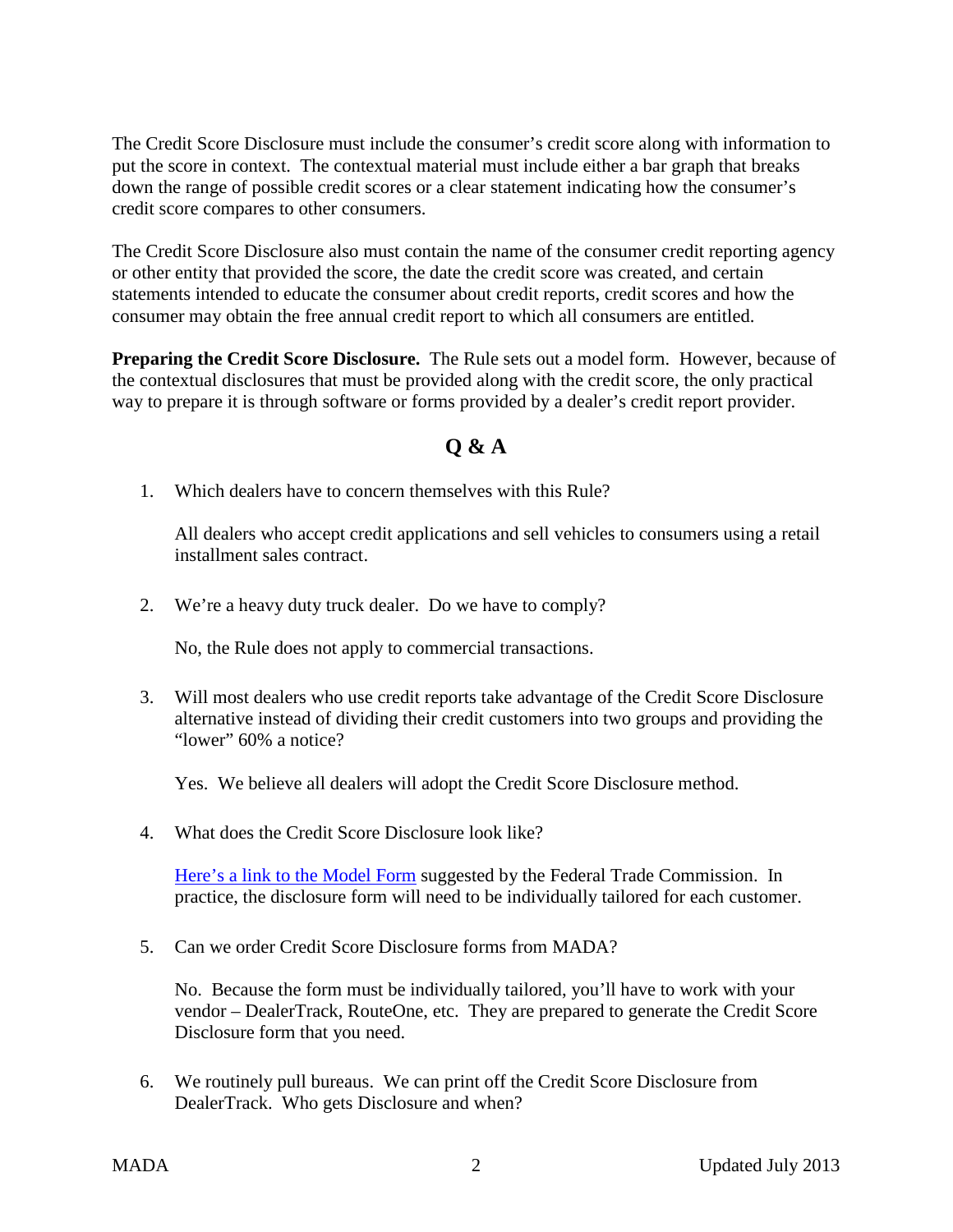In general, a Disclosure is required whenever you're willing to offer financing to a credit applicant. If the customer is approved, a Disclosure is required "as soon as reasonably practicable after the credit score has been obtained, but in any event at or before consummation" of the transaction.

7. So, following up, we could wait until F&I to give the Disclosure?

In many cases, yes. But there will be some instances where you have a customer approved, but a deal is never completed. Maybe you lose the customer to a competitor. In these cases, when the customer is approved for financing – even if they don't go through with a deal – a Disclosure is required. You should mail one out.

8. What if the application is over the phone or over the Internet? We pull a bureau and are able to offer financing to the customer. Do we need a Disclosure?

Yes. If you pull a bureau and have the customer approved, a Credit Score Disclosure is required.

9. Can we email the Disclosure?

The Disclosure must be given in "writing." It can be issued electronically only according to the [Federal E-Sign Act.](http://en.wikipedia.org/wiki/Electronic_Signatures_in_Global_and_National_Commerce_Act)

10. What if we can't get the customer approved?

If a dealer issues an Adverse Action Notice, then no Credit Score Disclosure is required.

11. We run bureaus on both a husband and wife? Two Disclosures?

Yes. One for each.

12. Should we keep a signed copy of the Disclosure in our deal?

The model form doesn't have a signature line. The law doesn't require an acknowledgment. It should be sufficient to have an administrative program in place to provide the Disclosure as required.

13. Following up…What if a customer claims he never received a Disclosure? How will we prove we gave him one?

The law provides no right of civil action to a customer. In other words a customer can't sue you for violating the Rule. The Federal Trade Commission has enforcement